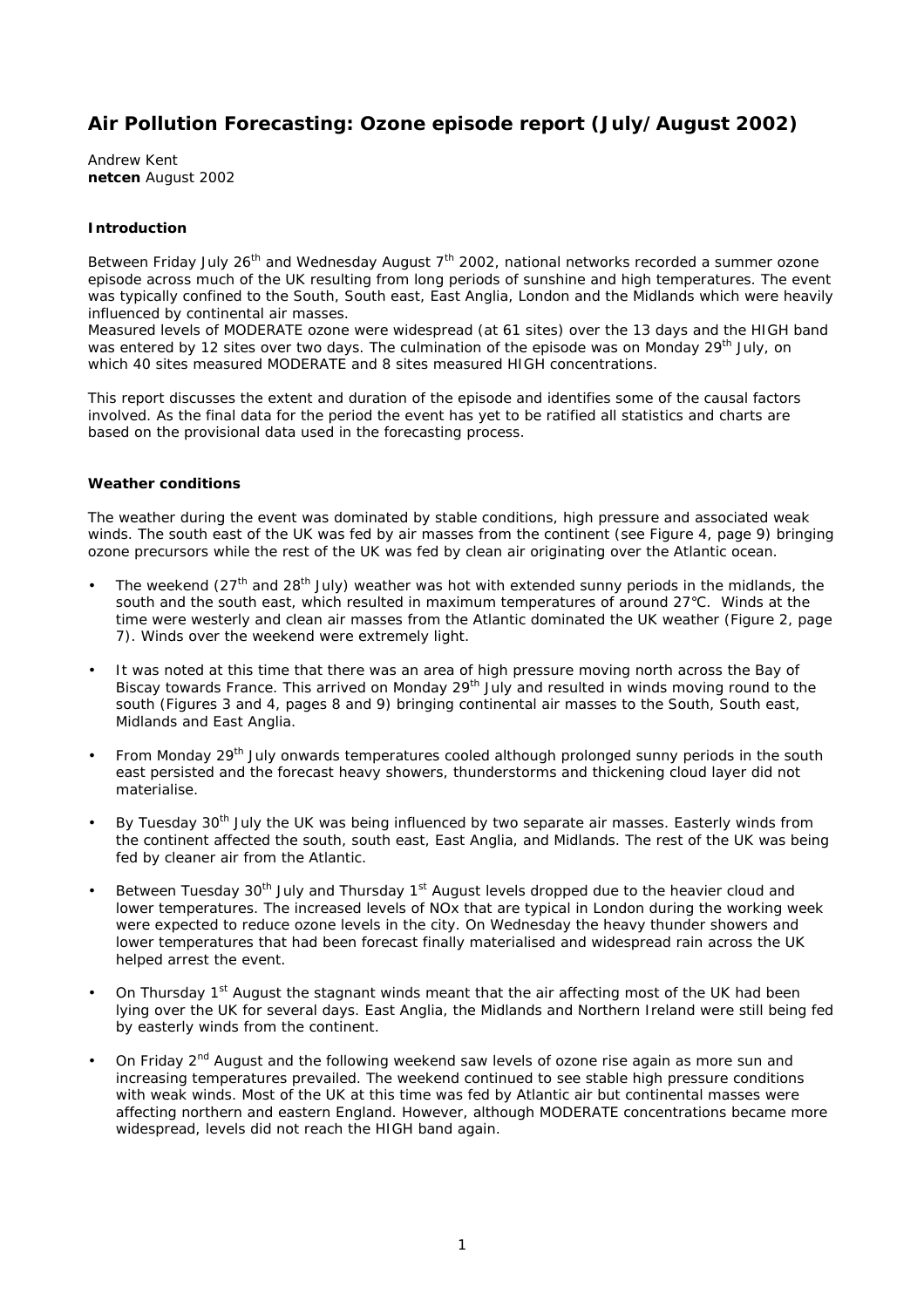# **Results**

- Table 1 (below) shows the number of air quality monitoring stations recording MODERATE and HIGH concentrations on each day during the event. This illustrates how the episode developed over time. The changing trends in ozone formation and reduction were strongly related to the weather during the event, which is described above.
- There were only 3 sites measuring MODERATE concentrations on each day from Friday 26<sup>th</sup> and Saturday 27<sup>th</sup> July and the maximum hourly concentration was just into the MODERATE band.
- On Sunday 28<sup>th</sup> July the maximum hourly concentration escalated to 97 ppb (just into the HIGH band) due to increasing temperatures and bright, unbroken periods of sunshine. There were 26 sites measuring MODERATE concentrations on that day and 5 sites measuring HIGH concentrations.
- Heavy thundery showers and cooler temperatures were forecast for Monday 29<sup>th</sup> July and were expected to allow ozone levels to decline. The predicted thicker cloud cover and rain did not arise and on the Monday concentrations reached a peak with 40 sites measuring MODERATE levels of ozone and 8 sites measuring HIGH hourly levels of up to 100 ppb.
- Finally, on Tuesday and for most of the week, the forecast heavy cloud and ozone levels dropped off leaving only 18 sites with recorded levels in excess of 50 ppb and no sites measuring HIGH concentrations. Thundery rain showers forecast for earlier in the week occurred on Wednesday and Thursday. The HIGH concentrations recorded at Preston at this time are likely to have been erroneous (see below). Similarly, data from the Redcar station is likely to undergo significant rescaling during ratification.
- By Friday 2<sup>nd</sup> August, typical high pressure conditions were reasserting themselves with increasing temperatures and prolonged sunshine. The number of sites recording MODERATE levels increased again, rising to 18 on Sunday 4th August before tailing off again. No further HIGH concentrations were recorded.
- Table 2 (page 5) lists each of the sites involved, the number of days on which they recorded MODERATE and HIGH concentrations and the maximum hourly concentration at each site.

| Date      | Number of sites in<br><b>MODERATE band</b> | Number of sites in<br><b>HIGH band</b> | <b>Maximum hourly mean</b><br>(ppb) |
|-----------|--------------------------------------------|----------------------------------------|-------------------------------------|
| 26-Jul-02 | 3                                          |                                        | 58                                  |
| 27-Jul-02 | 3                                          |                                        | 55                                  |
| 28-Jul-02 | 26                                         | 5                                      | 97                                  |
| 29-Jul-02 | 40                                         | 8                                      | 100                                 |
| 30-Jul-02 | 18                                         |                                        | 78                                  |
| 31-Jul-02 |                                            |                                        | 64                                  |
| 01-Aug-02 | 4                                          |                                        | 66                                  |
| 02-Aug-02 | 5                                          |                                        | 94                                  |
| 03-Aug-02 | 13                                         |                                        | 75                                  |
| 04-Aug-02 | 18                                         |                                        | 65                                  |
| 05-Aug-02 | 16                                         |                                        | 60                                  |
| 06-Aug-02 | 13                                         |                                        | 61                                  |
| 07-Aug-02 | 11                                         |                                        | 64                                  |

#### **Table 1 – changing UK ozone concentrations over time**

Figure 1 (page 4) is a time series graph showing the hourly concentrations of ozone at each site that entered the HIGH (90-180 ppb) band during the episode. The chart clearly shows the diurnal variation in ozone concentrations, with levels dipping markedly during the evenings. Preston is likely to have recorded spurious data possibly as a result of an analyser failure. The data from this site are not consistent with the patterns exhibited at the other sites recording HIGH concentrations during the event or consistent with other sites in the North west and Merseyside area. For example, on the  $2^{nd}$  and 3<sup>rd</sup>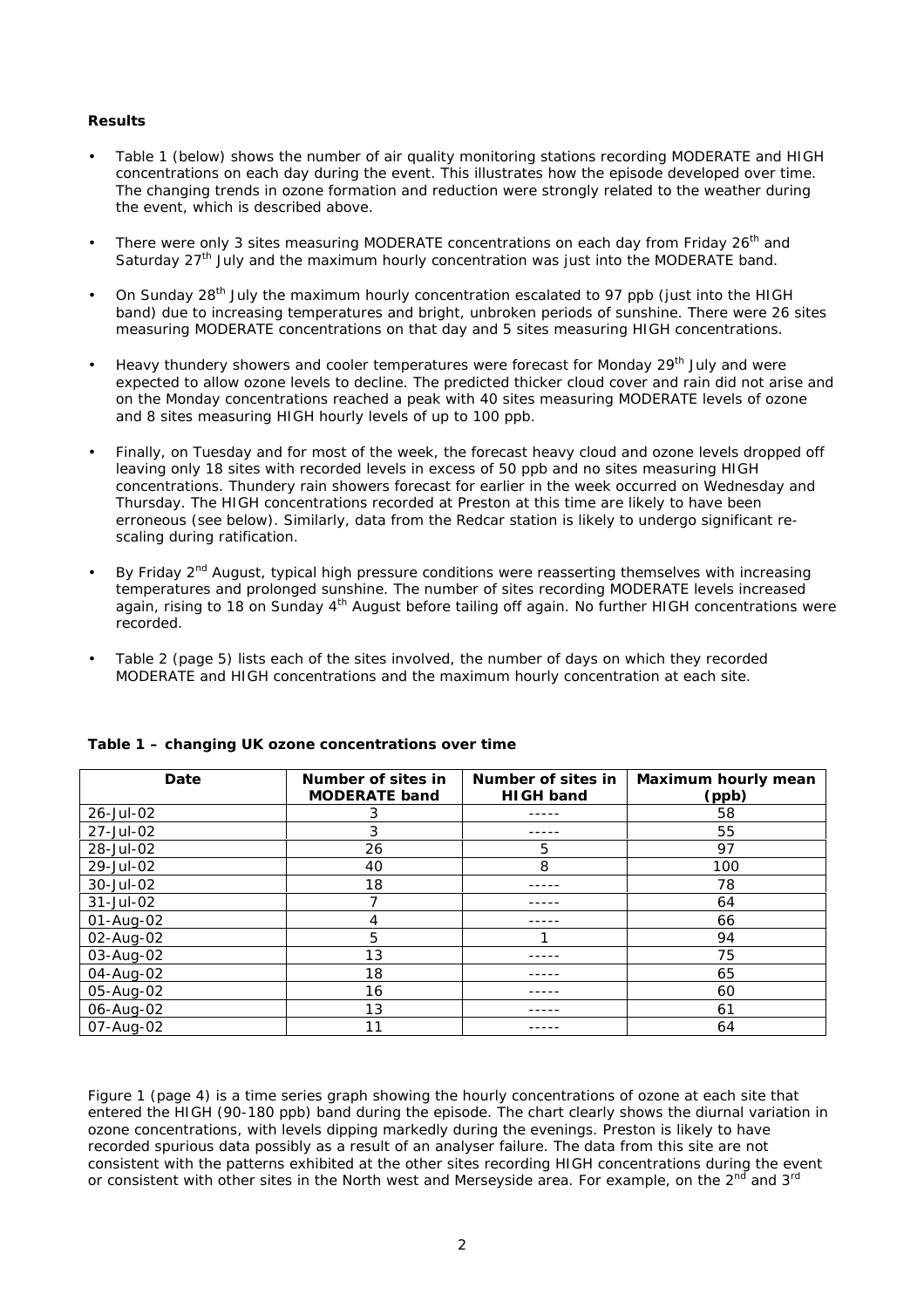August Preston recorded elevated levels that were not seen elsewhere. More significantly, these elevated concentrations were recorded during the night and very early in the morning when ozone levels should have been lower.

Figures 2 -4 show the forecast back trajectories for the period  $27<sup>th</sup>$ –29<sup>th</sup> July during which levels were HIGH. These maps show the origin of air affecting the UK. Figure 2 shows south westerly clean winds which become progressively more southerly throughout the following days (Figure 3) until the south east of the UK is affected by continental air (Figure 4).

# **Summary**

- Between Friday July 26<sup>th</sup> and Wednesday August  $7<sup>th</sup>$  2002, an episode of 'HIGH' ozone concentrations affected the UK.
- The areas affected were south east, central and eastern England, East Anglia and London.
- The episode culminated on Monday 29<sup>th</sup> July with 40 sites measuring MODERATE concentrations and 8 measuring HIGH concentrations.
- The episode was likely caused by a combination of high temperatures, long unbroken periods of intense sunshine driving chemical reactions in the atmosphere, and air masses from the continent containing ozone precursors.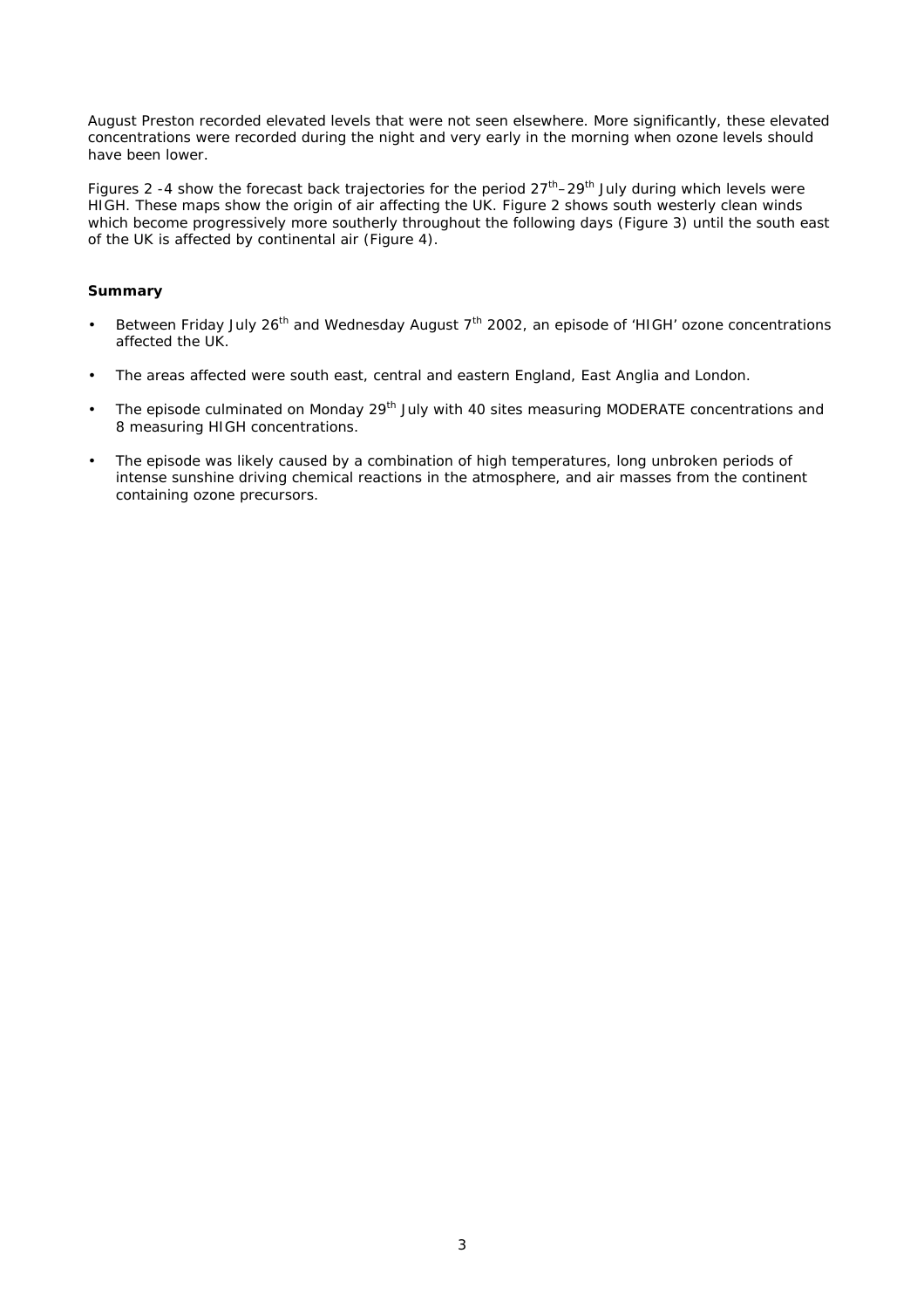

# **Hourly time series of ozone concentrations (ppb) at sites entering the 'HIGH' band**

**Figure 1 – time series chart of concentrations over time (ppb) at sites which entered the HIGH band**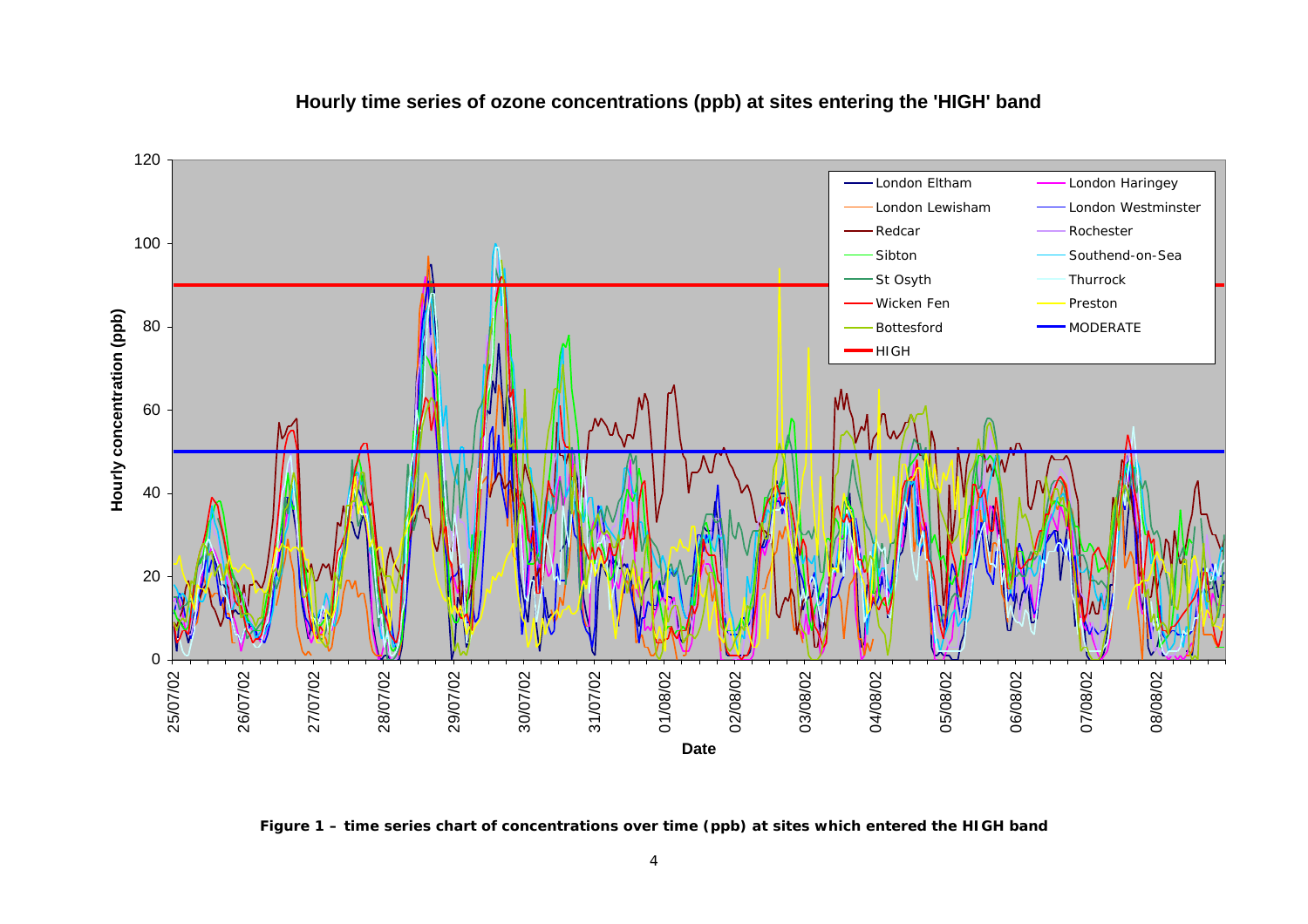| <b>Site</b>            | Number of days of<br><b>MODERATE</b><br>pollution | Number of days of<br><b>HIGH pollution</b> | <b>Maximum hourly</b><br>mean (ppb) |
|------------------------|---------------------------------------------------|--------------------------------------------|-------------------------------------|
| London Haringey        | 3                                                 | 2                                          | 92                                  |
| St Osyth               | 7                                                 | $\overline{2}$                             | 94                                  |
| Bottesford             | 7                                                 | 1                                          | 96                                  |
| London Eltham          | $\overline{2}$                                    | 1                                          | 95                                  |
| London Lewisham        | 2                                                 | 1                                          | 97                                  |
| London Westminster     | 2                                                 | 1                                          | 91                                  |
| Preston                | 3                                                 | 1                                          | 94                                  |
| Rochester              | 7                                                 | 1                                          | 97                                  |
| Sibton                 | 5                                                 | 1                                          | 91                                  |
| Southend-on-Sea        | 3                                                 | 1                                          | 100                                 |
| Thurrock               | 4                                                 | 1                                          | 99                                  |
| Wicken Fen             | 6                                                 | 1                                          | 92                                  |
| Redcar                 | 8                                                 | -----                                      | 66                                  |
| Weybourne              | 7                                                 | -----                                      | 79                                  |
| <b>High Muffles</b>    | 5                                                 | -----                                      | 68                                  |
| <b>Aston Hill</b>      | 4                                                 |                                            | 54                                  |
| Coventry Memorial Park | 4                                                 | -----                                      | 76                                  |
| Ladybower              | 4                                                 | -----                                      | 59                                  |
| London Teddington      | 4                                                 | -----                                      | 87                                  |
| Lullington Heath       | 4                                                 | -----                                      | 89                                  |
| Middlesbrough          | 4                                                 | -----                                      | 54                                  |
| Norwich Centre         | 4                                                 | -----                                      | 77                                  |
| Birmingham East        | 3                                                 |                                            | 66                                  |
| Bolton                 | 3                                                 | $- - - - -$                                | 54                                  |
| Glazebury              | 3                                                 | -----                                      | 51                                  |
| Harwell                | 3                                                 | -----                                      | 73                                  |
| Leicester Centre       | 3                                                 | -----                                      | 73                                  |
| London Brent           | 3                                                 | -----                                      | 87                                  |
| London Hillingdon      | 3                                                 | -----                                      | 75                                  |
| London N. Kensington   | 3                                                 |                                            | 80                                  |
| Rotherham Centre       | 3                                                 | -----                                      | 59                                  |
| <b>Salford Eccles</b>  | 3                                                 | -----                                      | 54                                  |
| Yarner Wood            | 3                                                 | $- - - - -$                                | 58                                  |
| Birmingham Centre      | $\overline{2}$                                    | -----                                      | 67                                  |
| <b>Bristol Centre</b>  | $\overline{2}$                                    | -----                                      | 53                                  |
| Cardiff Centre         | $\overline{2}$                                    | -----                                      | 53                                  |
| Liverpool Centre       | $\overline{c}$                                    | -----                                      | 54                                  |
| London Bexley          | $\overline{2}$                                    | -----                                      | 72                                  |
| London Bloomsbury      | $\overline{2}$                                    | -----                                      | 80                                  |
| London Hackney         | $\overline{c}$                                    | -----                                      | 58                                  |
| London Southwark       | $\overline{c}$                                    | -----                                      | 72                                  |
| London Wandsworth      | $\overline{2}$                                    | -----                                      | 78                                  |
| Nottingham Centre      | $\overline{2}$                                    | -----                                      | 56                                  |
| Reading                | $\overline{2}$                                    | -----                                      | 85                                  |
| Sheffield Centre       | $\overline{2}$                                    | -----                                      | 67                                  |
| Somerton               | $\overline{2}$                                    | $- - - - -$                                | 61                                  |
| Strath Vaich           | $\overline{c}$                                    | $- - - - -$                                | 57                                  |
| Wigan Leigh            | $\overline{2}$                                    | -----                                      | 50                                  |
| Wirral Tranmere        | $\overline{2}$                                    | -----                                      | 60                                  |

#### **Table 2 – UK ozone concentrations at sites measuring MODERATE or HIGH levels during the event.**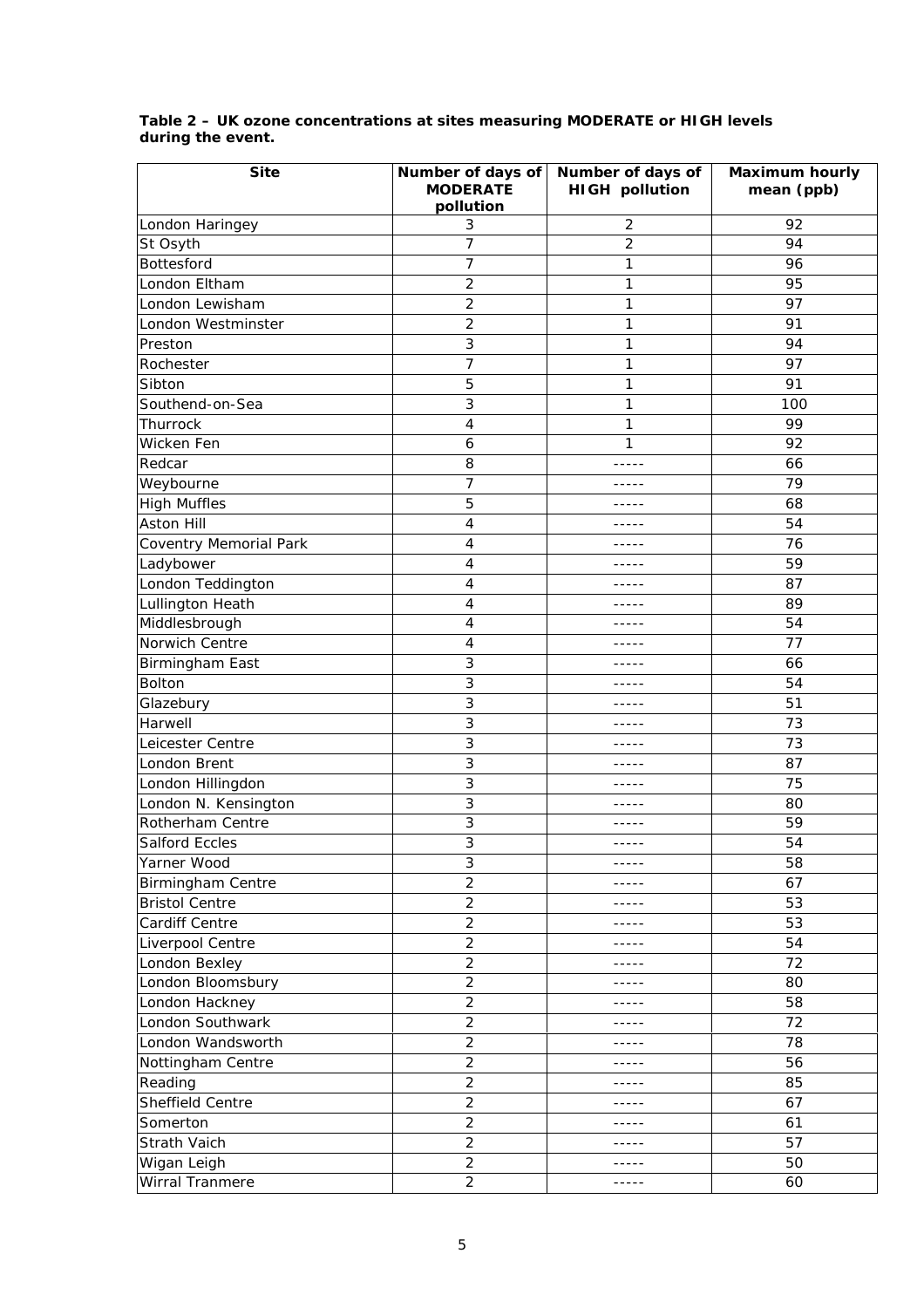| <b>Barnsley Gawber</b>      |  | 58 |
|-----------------------------|--|----|
| Blackpool                   |  | 57 |
| <b>Bradford Centre</b>      |  | 54 |
| Derry                       |  | 57 |
| <b>Glasgow Centre</b>       |  | 52 |
| <b>Great Dun Fell</b>       |  | 53 |
| Leamington Spa              |  | 63 |
| Leeds Centre                |  | 55 |
| Narberth                    |  | 66 |
| Newcastle Centre            |  | 51 |
| Sandwell West Bromwich      |  | 53 |
| Southampton Centre          |  | 64 |
| <b>Wolverhampton Centre</b> |  | 53 |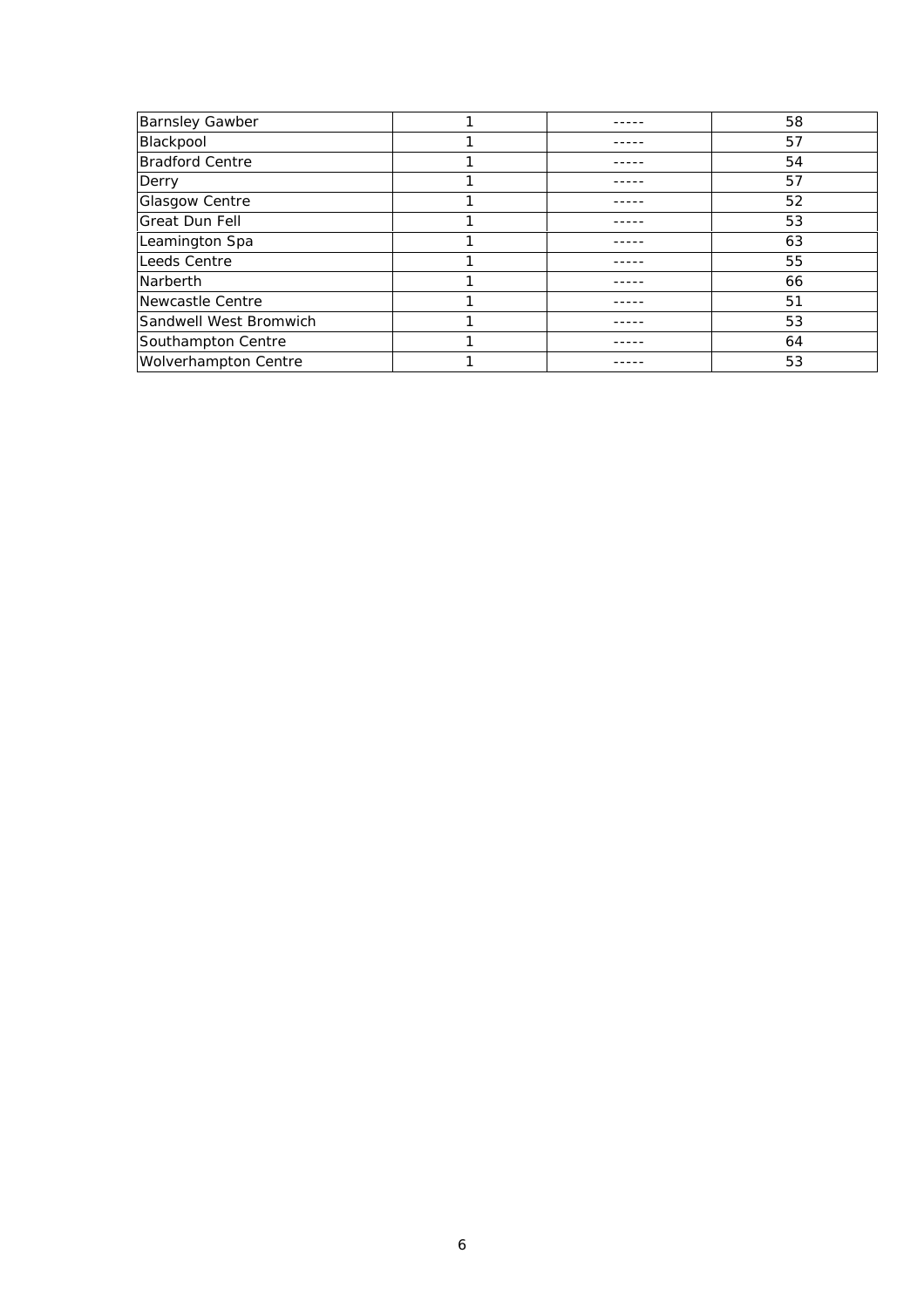

**Figure 2 – forecast ozone back trajectories for the days with HIGH pollution (Sat th July)**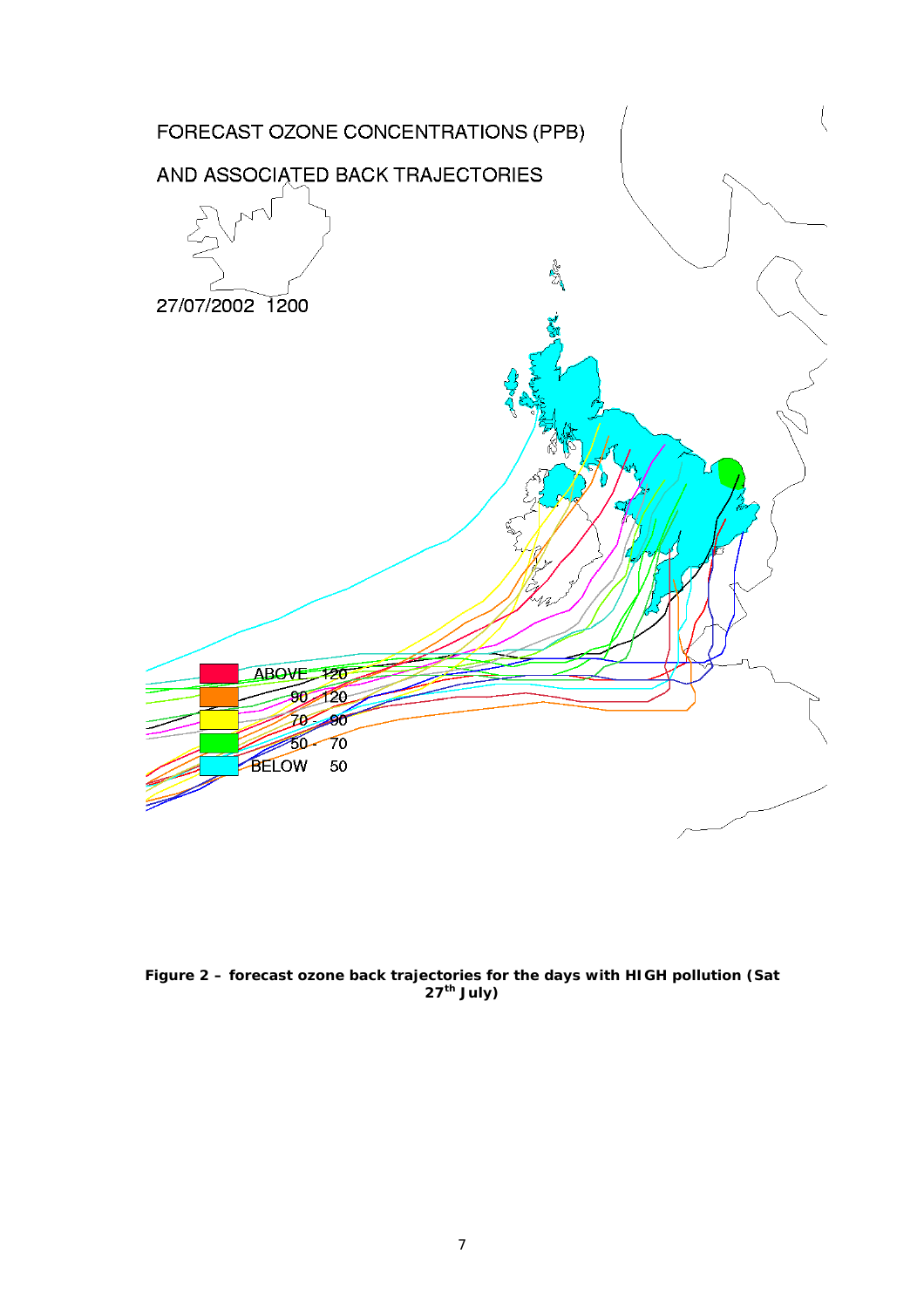